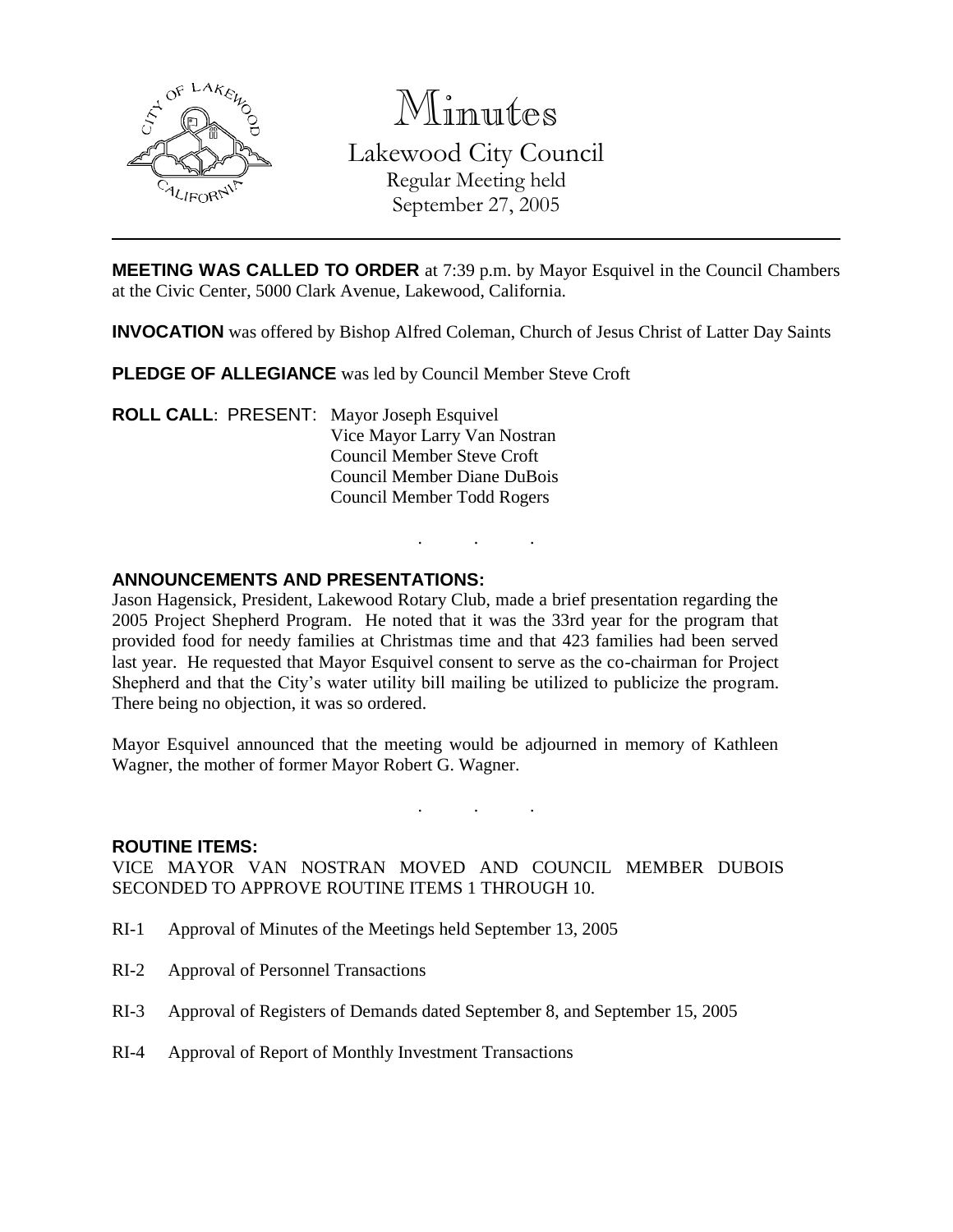City Council Minutes September 27, 2005 Page 2

#### **ROUTINE ITEMS:** Continued

RI-5 RESOLUTION NO. 2005-61; A RESOLUTION OF THE CITY COUNCIL OF THE CITY OF LAKEWOOD PROHIBITING THE PARKING OR STANDING OF VEHICLES BETWEEN 10 A.M. AND 3 P.M. ON THURSDAY OF EACH WEEK FOR STREET SWEEPING PURPOSES ON BOTH SIDES OF HEDDA STREET BETWEEN CANEHILL AVENUE AND THE EASTERLY CUL DE SAC

RESOLUTION NO. 2005-62; A RESOLUTION OF THE CITY COUNCIL OF THE CITY OF LAKEWOOD PROHIBITING THE PARKING OR STANDING OF VEHICLES BETWEEN 10 A.M. AND 3 P.M. ON FRIDAY OF EACH WEEK FOR STREET SWEEPING PURPOSES ON THE WEST SIDE OF LOS COYOTES DIAGONAL BETWEEN CARSON STREET AND THE ALLEY NORTH OF CARSON STREET

- RI-6 RESOLUTION NO. 2005-63; A RESOLUTION OF THE CITY COUNCIL OF THE CITY OF LAKEWOOD ESTABLISHING A PHYSICALLY HANDICAPPED PERSONS DESIGNATED PARKING SPACE ON THE SOUTH SIDE OF BOMBERRY STREET WITHIN THE CITY OF LAKEWOOD
- RI-7 RESOLUTION NO. 2005-64; A RESOLUTION OF THE CITY COUNCIL OF THE CITY OF LAKEWOOD ESTABLISHING NO PARKING 11:00 P.M. TO 5:00 A.M. ON THE EAST SIDE OF DUNROBIN AVENUE BETWEEN CANDLEWOOD STREET AND HARDWICK STREET AND THE NORTH SIDE OF HARDWICK STREET BETWEEN DUNROBIN AVENUE AND OCANA AVENUE AND THE WEST SIDE OF OCANA AVENUE BETWEEN CANDLEWOOD STREET AND HARDWICK STREET WITHIN THE CITY OF LAKEWOOD
- RI-8 Approval of Request from Long Beach City Clerk's Department for Authorization to Conduct Election Functions in Lakewood for April 11, 2006 LBUSD and LBCCD Elections
- RI-9 Approval of 2004-2005 General Plan Annual Report
- RI-10 Approval of Encroachment Permit for 4846 Paramount Boulevard, Charo Chicken

UPON ROLL CALL VOTE, THE MOTION WAS APPROVED:

AYES: COUNCIL MEMBERS: Van Nostran, Croft, DuBois, Rogers and Esquivel NAYS: COUNCIL MEMBERS: None

. . .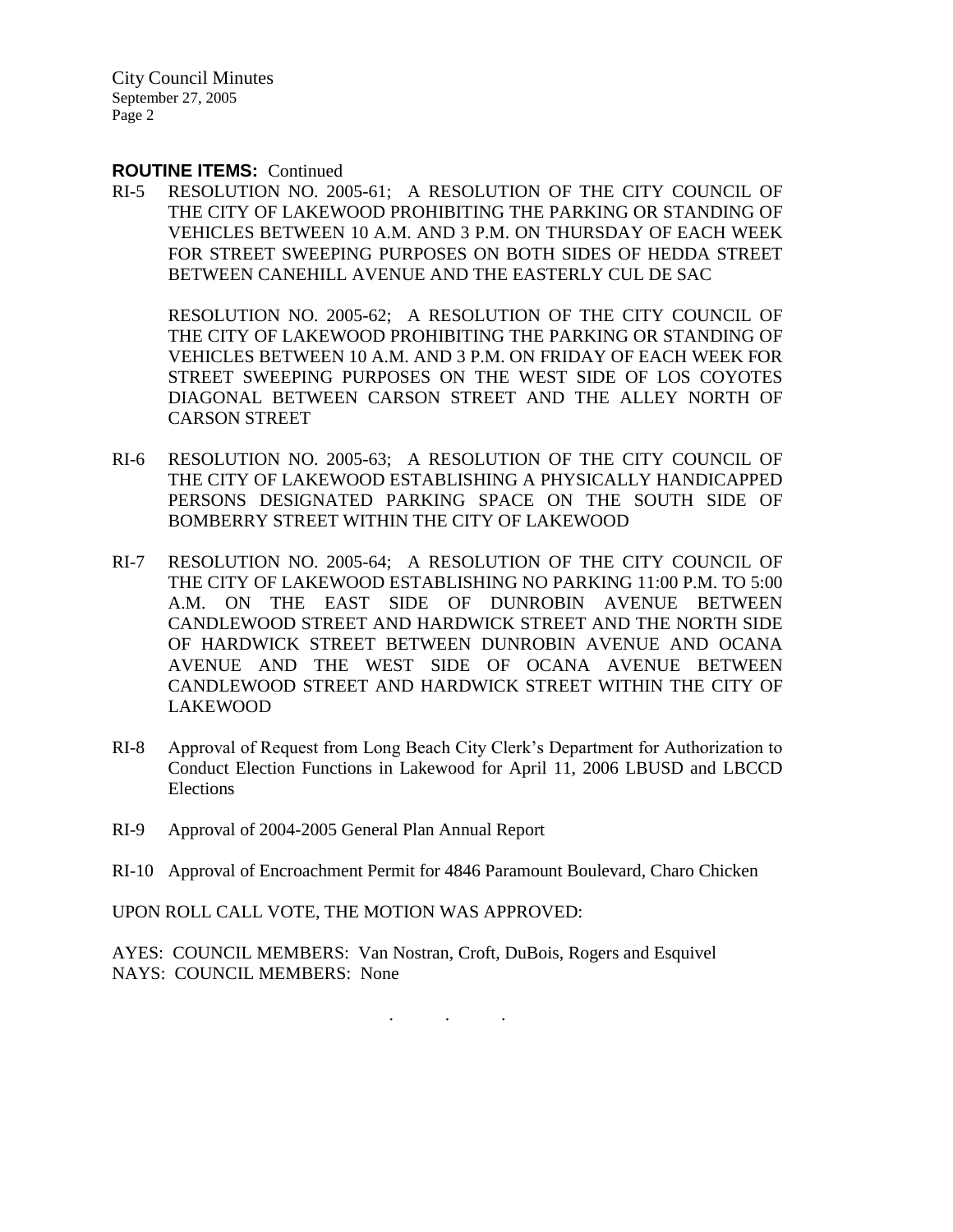# **1.1 • APPLICATION FOR CABLE ANTENNA TELEVISION FRANCHISE TRANSFER**

Assistant City Manager Michael Stover advised that correspondence had been received from Comcast authorizing a 30-day time extension for the review of the franchise transfer which would allow staff to complete an evaluation of the transfer data. It was the recommendation of staff that the City Council open the public hearing and continue the matter to the regular City Council meeting on November 8, 2005.

City Attorney Steve Skolnik advised that since this matter had been formally noticed as a public hearing, it would be appropriate to open the public hearing prior to continuance.

Mayor Esquivel opened the public hearing at 7:49 p.m. and called for anyone in the audience wishing to address the City Council on this matter. There was no response.

COUNCIL MEMBER DUBOIS MOVED AND COUNCIL MEMBER CROFT SECONDED TO CONTINUE THE PUBLIC HEARING ON THE CATV FRANCHISE TRANSFER TO TUESDAY, NOVEMBER 8, 2005. UPON ROLL CALL VOTE, THE MOTION WAS APPROVED:

AYES: COUNCIL MEMBERS: Van Nostran, Croft, DuBois, Rogers and Esquivel NAYS: COUNCIL MEMBERS: None

## **2.1 • ORDINANCE NO. 2005-11; APPROVING A SPECIFIC PLAN FOR PROPERTY LOCATED AT 11714 WALCROFT STREET**

. . .

Community Development Director Chuck Ebner gave a brief oral presentation based on the report contained in the agenda and stated that as part of the City's low and moderate-income housing program, the Lakewood Redevelopment Agency acquired the subject property and had received a proposal from Paramount Investors Group, LLC, to develop the site. The project would consist of two detached residential units, with the smaller, rear unit being designated as an "affordable" rental unit. Under the terms of the Design for Development Agreement with the developer, the rear unit would be offered as affordable housing for a period of 55 years from the date of final approval. He reported that although the project would closely follow the development standards for the Multi-Family Residential (MFR) zone, there were several exceptions including rear yard setback and open space which would require the adoption of a Specific Plan for the development. It was the recommendation of staff that the City Council introduce Ordinance No. 2005-11 adopting the Walcroft Street Specific Plan and set a public hearing on this matter for October 11, 2005.

#### ORDINANCE NO. 2005-11; AN ORDINANCE OF THE CITY COUNCIL OF THE CITY OF LAKEWOOD ADOPTING THE WALCROFT STREET SPECIFIC PLAN

COUNCIL MEMBER ROGERS MOVED AND COUNCIL MEMBER DUBOIS SECONDED TO INTRODUCE ORDINANCE NO. 2005-11 AND SET A PUBLIC HEARING ON THIS MATTER FOR TUESDAY, OCTOBER 11, 2005.